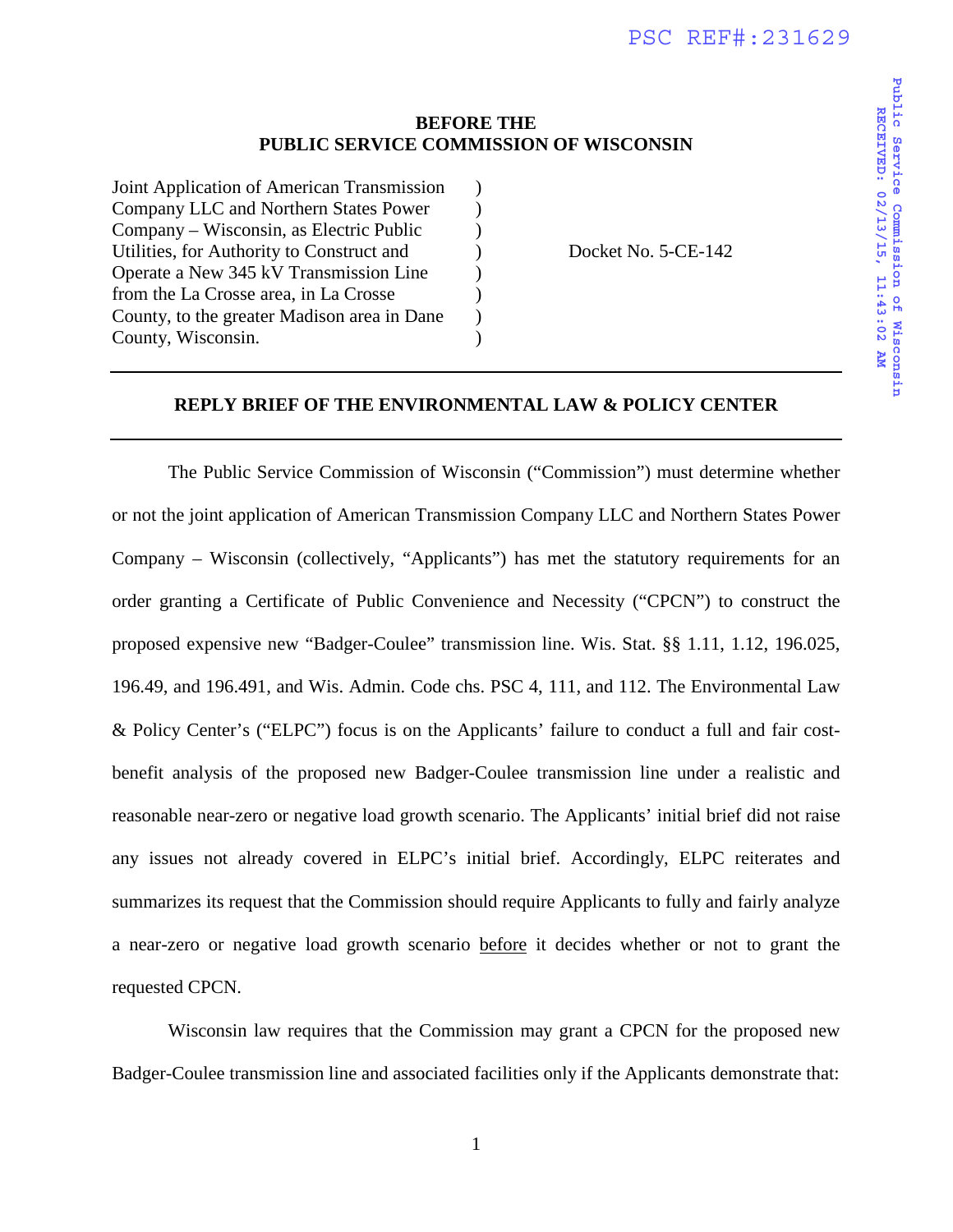2. The proposed facility satisfies the reasonable needs of the public for an adequate supply of electric energy.

3t. For a high-voltage transmission line that is designed for operation at a nominal voltage of 345 kilovolts or more, the high-voltage transmission line provides usage, service or increased regional reliability benefits to the wholesale and retail customers or members in this state and the benefits of the high-voltage transmission line are reasonable in relation to the cost of the high-voltage transmission line.

## Wis. Stat. § 196.491(3)(d).

. . .

Applicants argue that the proposed new Badger-Coulee transmission line will have economic and reliability benefits based on planning analyses that they argue were "rigorous and persuasive." (Applicants' Initial Brief at 6) Those planning analyses relied on "six different, plausible future scenarios." (Applicants' Initial Brief at 7) All of those future scenarios, however, assumed positive load growth. (Application-Appendix D-Exhibit 1-Tables 12 and 13) As explained in ELPC's initial brief, there is strong evidence in the record supporting near-zero or negative load growth future scenarios in American Transmission Company's Wisconsin footprint.

The Applicants have not met their burden of proof to demonstrate that the proposed new Badger-Coulee transmission line and associated facilities will provide significant reliability and economic benefits to Wisconsin citizens in order to obtain the Commission's approval of CPCN under Wis. Stat. § 196.491. Unless the Commission requires Applicants to conduct a reasonable economic and reliability analysis that uses near-zero or negative load growth, the Commission cannot fulfill its statutory responsibility to determine whether or not the proposed new Badger-Coulee transmission line will, in fact, bring economic and reliability benefits that outweigh the line's very high costs. The Commission should make its CPCN determination with reasonable, realistic and complete information, rather than rely on potentially too-high load growth estimates. The Commission should require the Applicants to provide complete analyses using near-zero or